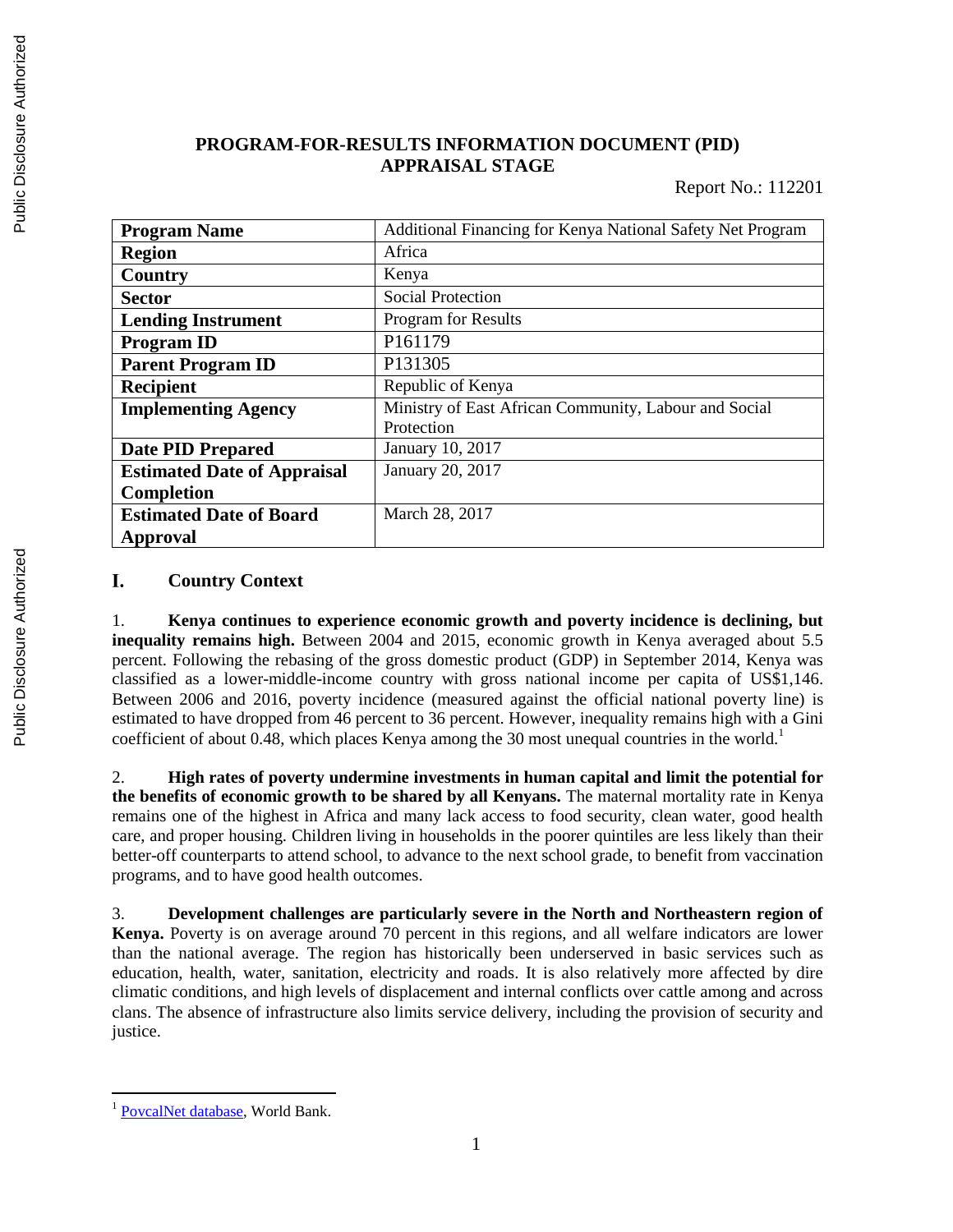#### **II. Sectoral and Institutional Context**

4. **Social protection has long been an important part of the strategy of the Government to**  fight poverty and promote equitable economic growth and social inclusion. The Constitution of Kenya (2010) asserts the "right for every person to social security and binds the State to provide appropriate social security to persons who are unable to support themselves and their dependents." This is further reflected in Kenya Vision 2030 that seeks to build "a just and cohesive society with social equity." To that end, the Kenya National Social Protection Policy (2011) endeavors to protect the poor and the vulnerable from negative impacts of shocks; promote resilience through investments in human capital and physical assets, including through nutrition investments in early years of life; and strengthen operational systems to improve the efficiency of delivery mechanisms of social protection interventions.

5. **The World Bank supports the Government's efforts in social protection through the NSNP.** With support from the World Bank and other development partners, the Government established the NSNP in 2013, which seeks to improve the welfare of and increase resilience among specific vulnerable groups to reduce poverty and vulnerability in Kenya by creating a framework around which the four main cash transfer programs in the country can be better coordinated and harmonized. These four cash transfer programs are Cash Transfer for Orphans and Vulnerable Children (CT-OVC), Older Persons Cash Transfer (OPCT), Persons with Severe Disability Cash Transfer (PWSD-CT), and Hunger Safety Net Program (HSNP). The first three programs are managed by the Ministry of East African Community, Labour, and Social Protection (MEACL&SP), and the fourth is managed by the National Drought Management Authority (NDMA) in the Ministry of Devolution and Planning (MDP).

#### **Program Scope** III.

6. **The overall objective and boundaries of the Program remain the same as the AF intensifies coverage in a specific geographic area, where the Program is already operational.** The existing Program currently covers all 47 counties in the country and the AF will support an increased coverage in 10 of these counties located in the North and North Eastern region of Kenya. The rationale to expand in these specific counties to fast-track development in this region that is experiencing high levels of poverty and development deficit. The exact locations where the AF will increase coverage within these 10 counties will be spelled out in a modified Expansion Plan to be informed by poverty criteria.

7. **The scope of the Program has expanded since 2013 with enhanced government ownership and commitment.** It was expected in 2013 that by the end of its first phase (2013–2017), the NSNP will provide support to about 530,000 households, reaching a total population of approximately 3 million individuals, constituting approximately 15 percent of the absolute poor. However, as of now, the NSNP coverage has increased to over 765,000 households, reaching over 4 million people, exceeding 35 percent of the expected coverage. The Government's share of financing to the Program has also increased considerably, with 86 percent of transfers to beneficiaries financed by the Government in 2015/16 (compared to 38 percent in 2012/2013). Despite these efforts, a large number of eligible poor households, however, remain uncovered, particularly in the North and Northeastern region where poverty levels are highest in the country. The AF will contribute to this objective. As the Government gradually increases the financing for the NSNP, it will be particularly important to also pay attention to a gradual takeover of the implementation of the HSNP to ensure sustainability of its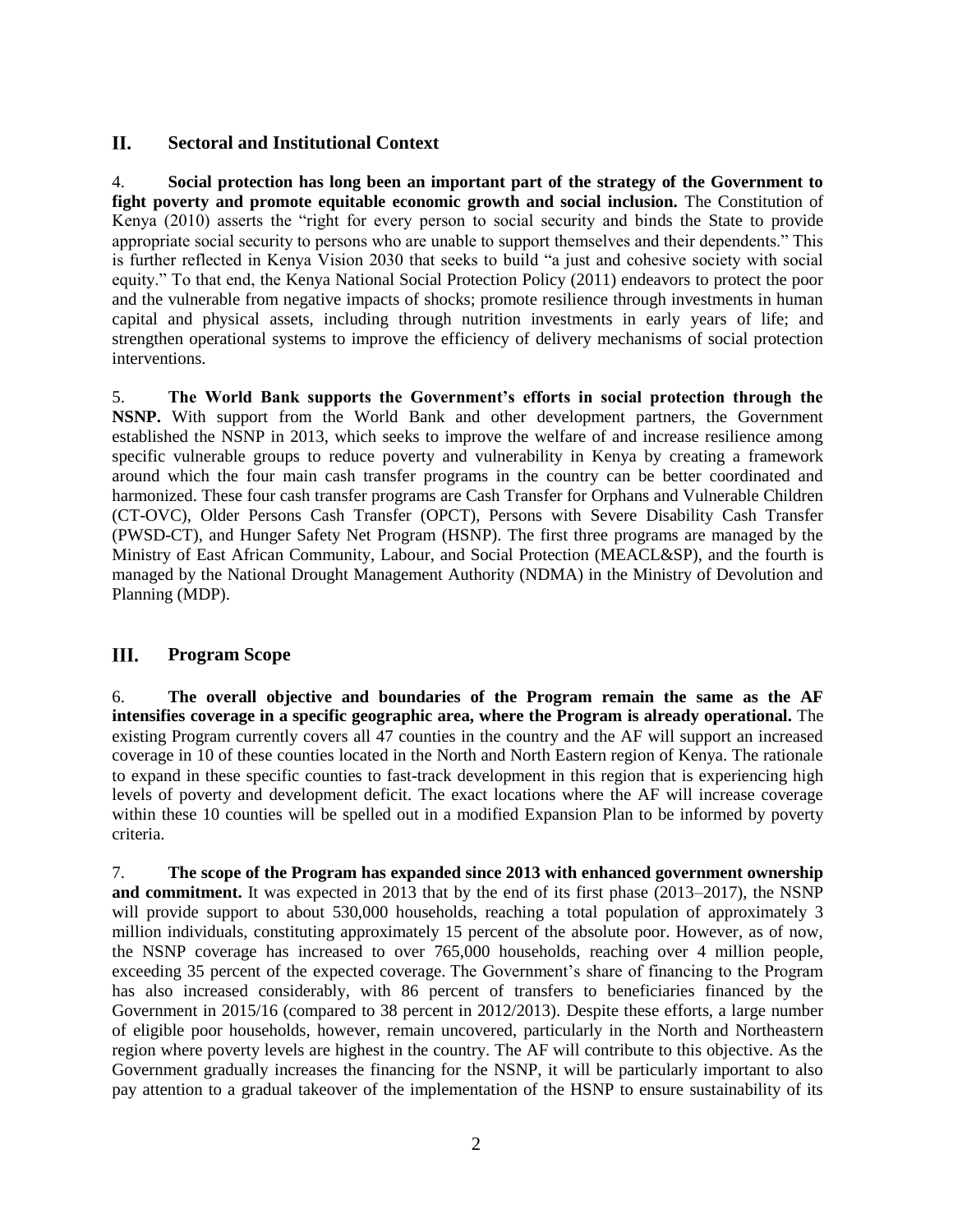implementation.

#### IV. **Program Development Objective(s)**

8. The program development objective (PDO) is to support the Republic of Kenya to establish an effective national safety net program for poor and vulnerable households.

#### $V_{\bullet}$ **Environmental and Social Effects**

9. The Environmental and Social Systems Assessment (ESSA) for the NSNP was approved and disclosed in May, 2013. This ESSA was carried out for the NSNP which covers all 47 counties in Kenya. Since the AF will remain within the existing scope of the program and be expanded in 10 of the 47 counties where the program is already operating, the original ESSA remains relevant to the AF and accordingly has been re-disclosed as part of the appraisal.

#### VI. **Financing**

10. The Government's financing to the NSNP has increased more rapidly than the initial projections made during the design phase of the original Program, primarily due to a rapid expansion of the program. As the table below shows, actual financing to date is 26 percent higher than the original commitment. These higher financing levels will be maintained and increased over the remaining years of the operation, with further takeover of the financing of existing beneficiaries and all newly enrolled beneficiaries financed by Government. With additional financing and restructuring, the Government commitment will reach US\$ 1,213 million (US\$ 913 net of the Program for Result – PforR).

#### VII. **Program Institutional and Implementation Arrangements**

11. The Government recently consolidated three of the four cash transfer programs under a newly established Social Assistance Unit (SAU), in an effort to reduce fragmentation and overlap and benefit from increased coordination and synergy. These three cash transfer programs include the CT-OVC, OPCT, PWSD-CT managed by the MEACL&SP with the aim of coordinating the delivery of cash transfers while increasing efficiency in the implementation of social assistance interventions within the Ministry. The HSNP continues to operate under the National Drought Management Authority (NDMA), and PWSD-CT continues to be implemented in collaboration with the National Council for Persons with Disabilities (NCPWD). The SAU has dedicated staff, headed by a Unit Head and Deputy Head, and operates at the same level with the Department of Children Services (DCS) and the Department for Social Development (DSD). County and sub-county officers from DCS and DSD will continue to spearhead implementation at the local levels for CT-OVC, and OPCT and PWSD-CT, respectively. The role of Social Protection Secretariat (SPS) continues to be in policy formulation, setting standards, maintaining the Single Registry, and performing all other roles related to the coordination of social protection activities in the country.